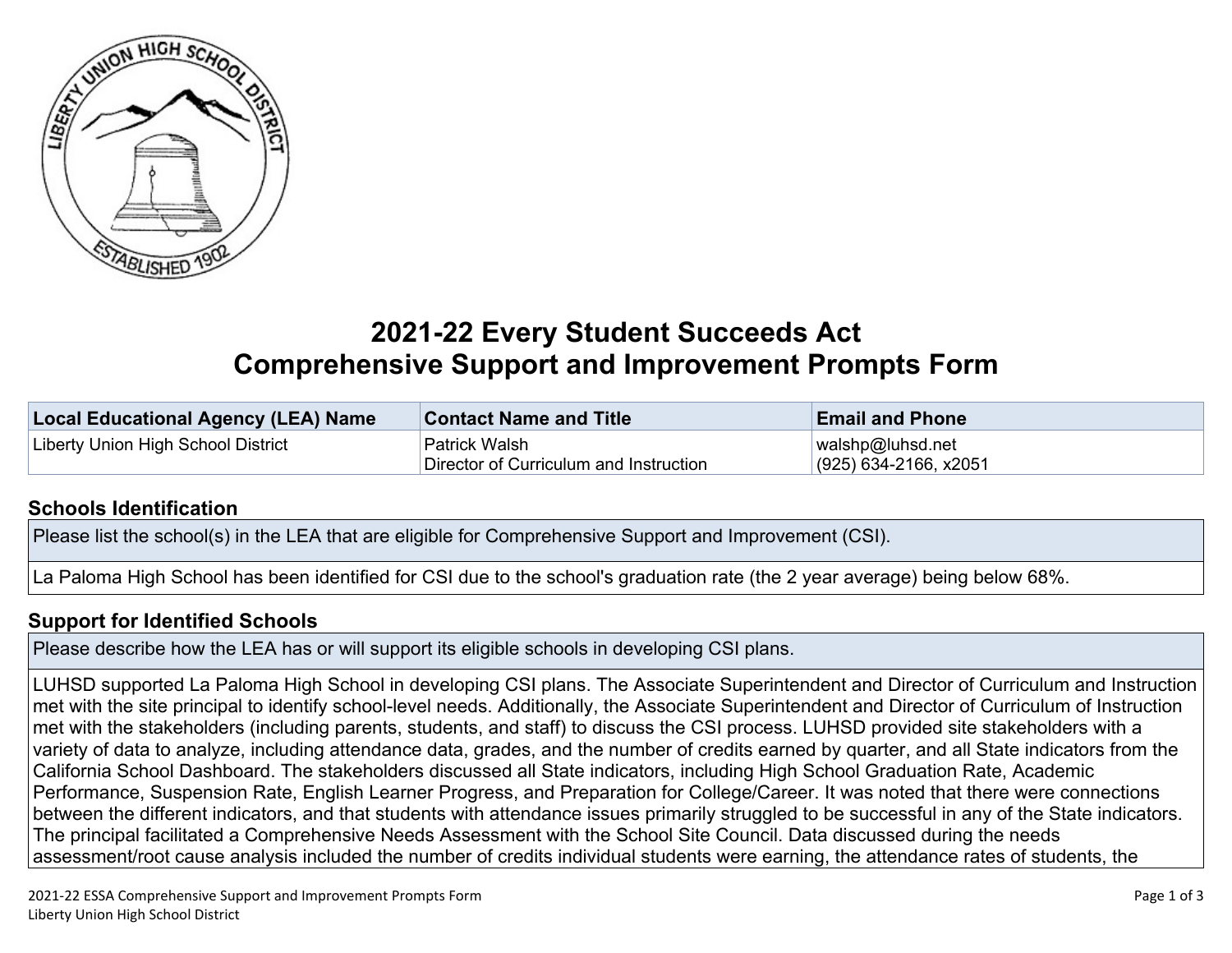placement process for students transferring to La Paloma High School, and the need to provide food to students who attend tutoring sessions.

When considering the local context, La Paloma High School is a small continuation school with 169 students. The LEA supported the site in using the School Site Council as the primary way for receiving stakeholder input, analyzing data, conducting a comprehensive needs analysis, and developing an evidence-based action plan to address the Graduation Rate. The plan that was developed by the stakeholders focuses on 4 major areas:

1. Tiered intervention strategies for students who are struggling academically or who have poor attendance.

2. Current technology to students, including laptops and internet access, so that students can connect with teachers and compete assignments.

3. Staff development for teachers in the area of lesson and unit planning designed to increase engagement with students from a variety of cultural backgrounds.

4. Social-emotional support to students in the form of a Marriage and Family Therapist.

LUHSD provided resources and guidance by reviewing strategies that are effective with continuation students, including those from highneeds backgrounds. Examples of the resources provided include the U.S. Department of Education document Non-Regulatory Guidance: Using Evidence to Strengthen Education Investments and the What Works Clearinghouse (as recommended by the U.S. Department of Education), including Dual Enrollment programs, High School Redirection, and Summer Counseling. These documents provided a framework for stakeholder discussions. Additionally, the stakeholders discussed evidence-based interventions, including:

- Identifying students at risk of not graduating and ensuring that every staff member is aware of those students
- Having an intervention teacher meet with at-risk students throughout the week to get updates on their academic progress and problem-solve any concerns
- Contact parents of at-risk students to discuss options to help their children be successful
- Implementing Edgenuity to help at-risk students recover credits
- Providing teachers with staff development related to developing lessons that engage learners from diverse backgrounds
- Hiring an at-risk counselor, using other funding sources, for the upcoming school year
- Developing a positive culture and celebrating success
- Implementing a college credit course on campus so that students can gain both high school and college credits, increasing College/Career preparedness
- A laptop cart full of laptops was purchased for every classroom on campus, allowing students equitable access to technology.

The district is supporting the site by providing hours for an intervention teacher to meet with high needs students on a regular basis to assess their progress. The intervention teacher is also contacting parents to ensure good home-school support. Additionally, the district has been holding articulation meetings with the local community college to implement a dual credit college course on the La Paloma High School